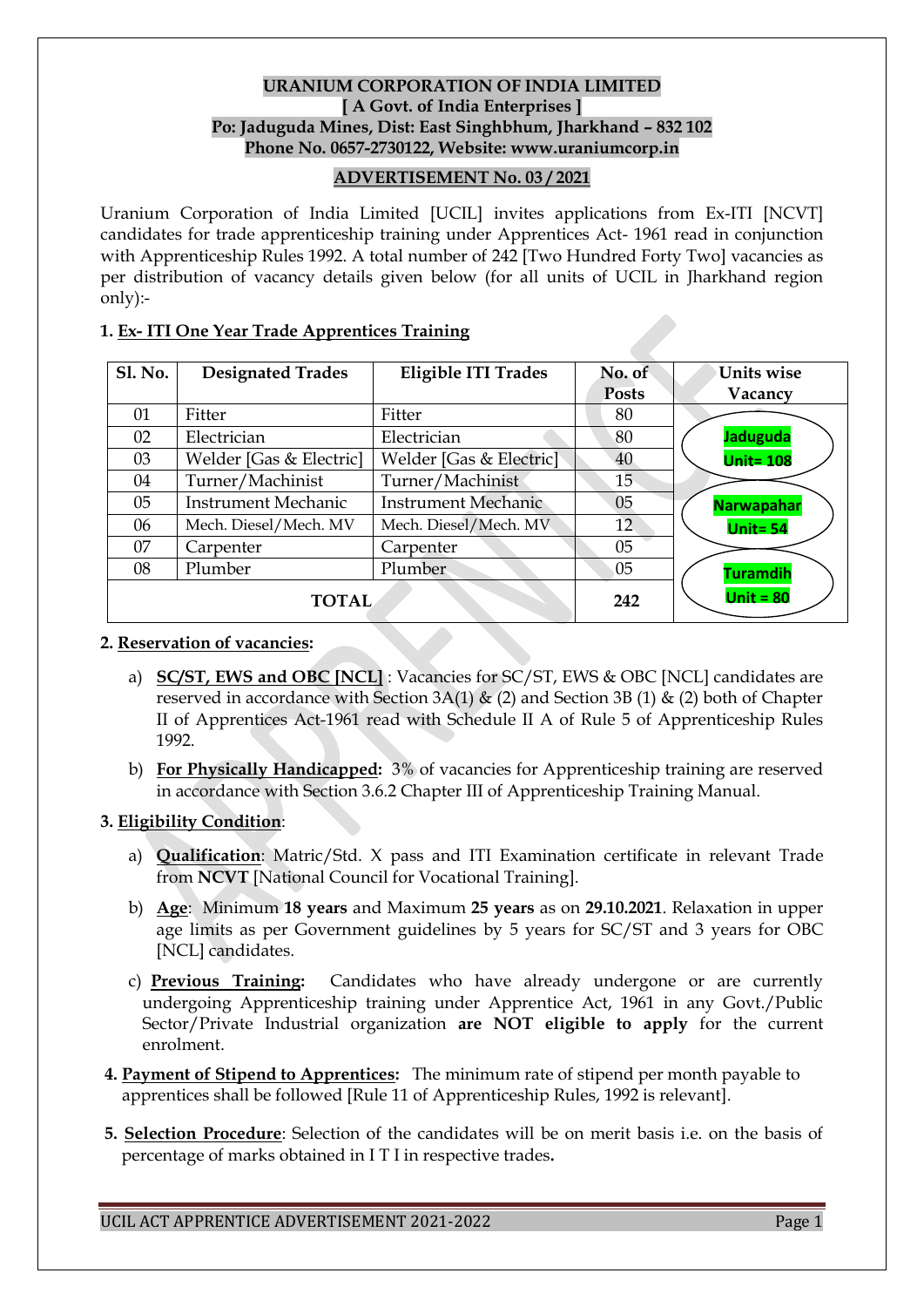**6. TA/DA or Accommodation**: No TA/DA or accommodation shall be given to the candidate called for verification of certificates or coming to the place of training.

# **7. How to apply**:

- i. For registration visit Govt. portal website [https://apprenticeshipindia.org](https://apprenticeshipindia.org/)
- ii. **Candidate Registration**:-Candidate must click on the Registration Tab for registering themselves for Apprenticeship Training. After registration a confirmation e-mail will be sent to the registered e-mail address of the candidate. The candidate has to click on the link provided in the e-mail for activation **(example:- Registration Number-A000000000)** and thereafter the candidate has to login and complete his profile for confirmation of registration. The applicant should apply in online mode through official website of apprenticeship portal <https://apprenticeshipindia.org/> with the following documents to be uploaded:-
	- **[a]** Matriculation Mark Sheet and ITI Mark sheet
	- **[b]** Caste Certificate [for SC/ST/OBC [NCL] only]
	- **[c]** Medical Certificate applicable for physically handicapped only
	- **[d]** Photo and signature
	- **[e]** Aadhaar Card & Pan Card
	- **[f]** Aadhaar card linked bank account
- iii. **Candidate Opportunities:-** After registering online the candidate must click on the Apprenticeship Opportunities Tab section for selecting the desired trade in which Apprenticeship Training is being sought. Thereafter the candidate must also select one or more than one unit i.e. **(Uranium Corporation of India Limited, Jaduguda / Narwapahar and Turamdih)** in which he/she wishes to undergo Apprenticeship Training.
- **iv.** Candidate who have applied through online portal **from date of this advertisement till date 29/10/2021** shall be considered for further scrutiny. **All previous application uploaded prior to this advertisement shall not be considered. They need to apply fresh.**
- v. Applications received after the expiry of the due date **29/10/2021** shall not be considered for further scrutiny.
- **8. Employment:** As per Apprentices Act, 1961, it shall NOT be obligatory for UCIL to employ Apprentices on completion of trainin**g**. There are no provisions for providing direct employment in UCIL on completion of apprenticeship training.

## **9. Note:**

- a) Mere fulfillment of eligibility criteria/norms does not entitle a candidate to be considered for engagement as Apprentice. Management reserves the right to reject the application without assigning any reason and to raise standard of specifications to restrict the number of candidates to be called for engagement as Apprentices. The selection process can be cancelled/suspended/restricted/enlarged/modified without assigning any reasons. The decision of the Management will be final and no appeal will be entertained.
- b) The candidature is liable for rejection at any stage of training process in case of suppression/furnishing of false information.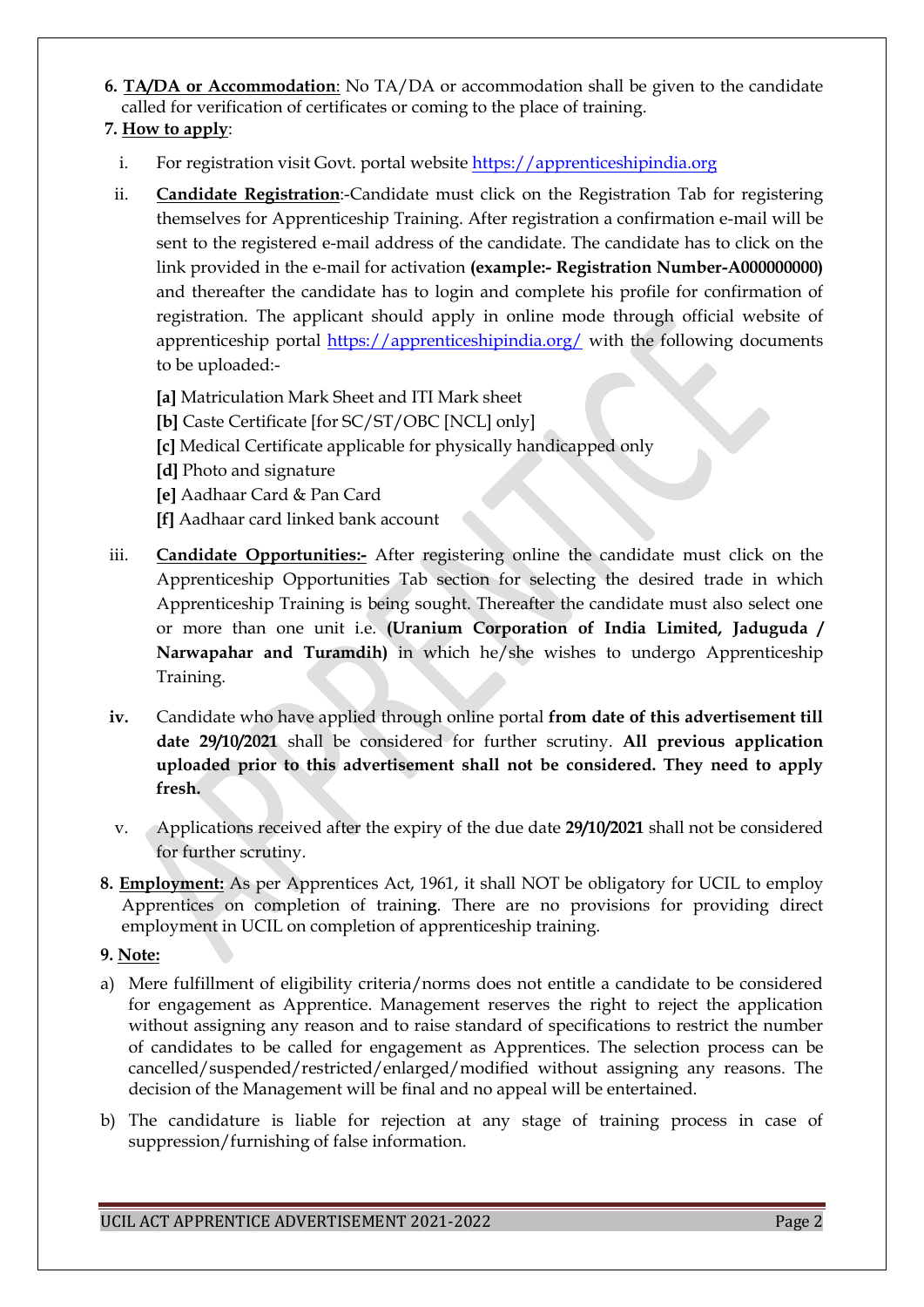- c) Preference shall be given to candidates belonging to Land Displaced Category/Project affected area [as per R&R Policy] and Employees [who are working in any unit of UCIL] Wards.
- d) Candidates holding ITI certificate can only apply. Those candidates awaiting their certificates are **NOT** eligible to apply for the above apprentice training.
- e) UCIL can place the candidate for training at any of its unit.
- f) The candidate has to upload mark sheet of  $10<sup>th</sup>$  and ITI. The candidature shall not be considered without uploading mark sheet of 10th and ITI. Merely passing certificate shall not be entertained. It must mention marksheet.
- g) No communication shall be done with regard to incomplete application. Incomplete application shall be summarily rejected.
- h) Interested candidate can apply through NAPS portal [https://apprenticeshipindia.org.](https://apprenticeshipindia.org/)
- i) No other method of application shall be considered except application received through NAPS porta[l https://apprenticeshipindia.org](https://apprenticeshipindia.org/).
- j) Any other information not covered under this notice shall be applicable as per Apprentice Act and Apprenticeship Rules.
- k) Any kind of arbitration shall be under the jurisdiction of Ranchi High Court [Jharkhand].
- l) No previously posted applications prior to publication date of this advertisement shall be considered for apprenticeship under this advertisement.
- m) Application shall not be received in offline mode.
- *n) The result shall be published on our UCIL website* [www.uraniumcorp.in.](http://www.uraniumcorp.in/) No corresponded in this regard shall be made candidates are requested to visit UCIL website for publication of result. *The selected candidates shall be informed through the registered email.*
- o) Candidates seeking preferences on account of *Land Displaced Person/Project affected People and Employee son* etc. have to mention the same in **"Preference"** field of the applicant's login. Those applicants then have to submit the supporting documents related to the preferences, in **hard copies, to the Central Personnel Section of UCIL, Jaduguda** for Jaduguda / Narwapahar and Turamdih on or before the last date of submission of application in the format attached with this advertisement by post. No documents shall be accepted other than documents received through post.
- p) Any change in the advertisement shall be reflected on UCIL website.
- q) Screening and selection will be based on the details provided in the on-line application form, hence it is necessary that only accurate, full and correct information is furnished by the applicants. Furnishing of wrong/false information will be a disqualification and UCIL will NOT be responsible for disqualification as a consequence of furnishing of such wrong/false information.
- r) Provisional merit list shall be prepared based on the information entered in the portal. Physical verification of the original documents shall be done during joining.
- s) Mail for further any communication: [ucil.apprentice@uraniumcorp.in](http://www.uraniumcorp.in/)

| Commencement of online registration of<br>application of candidates | 09.10.2021 |
|---------------------------------------------------------------------|------------|
| Last date for receipt of online application                         | 29.10.2021 |

#### **IMPORTANT DATES**

 $\_a\_a\_a\_a\_a\_a\_a\_a\_a\_a\_a$ 

UCIL ACT APPRENTICE ADVERTISEMENT 2021-2022 Page 3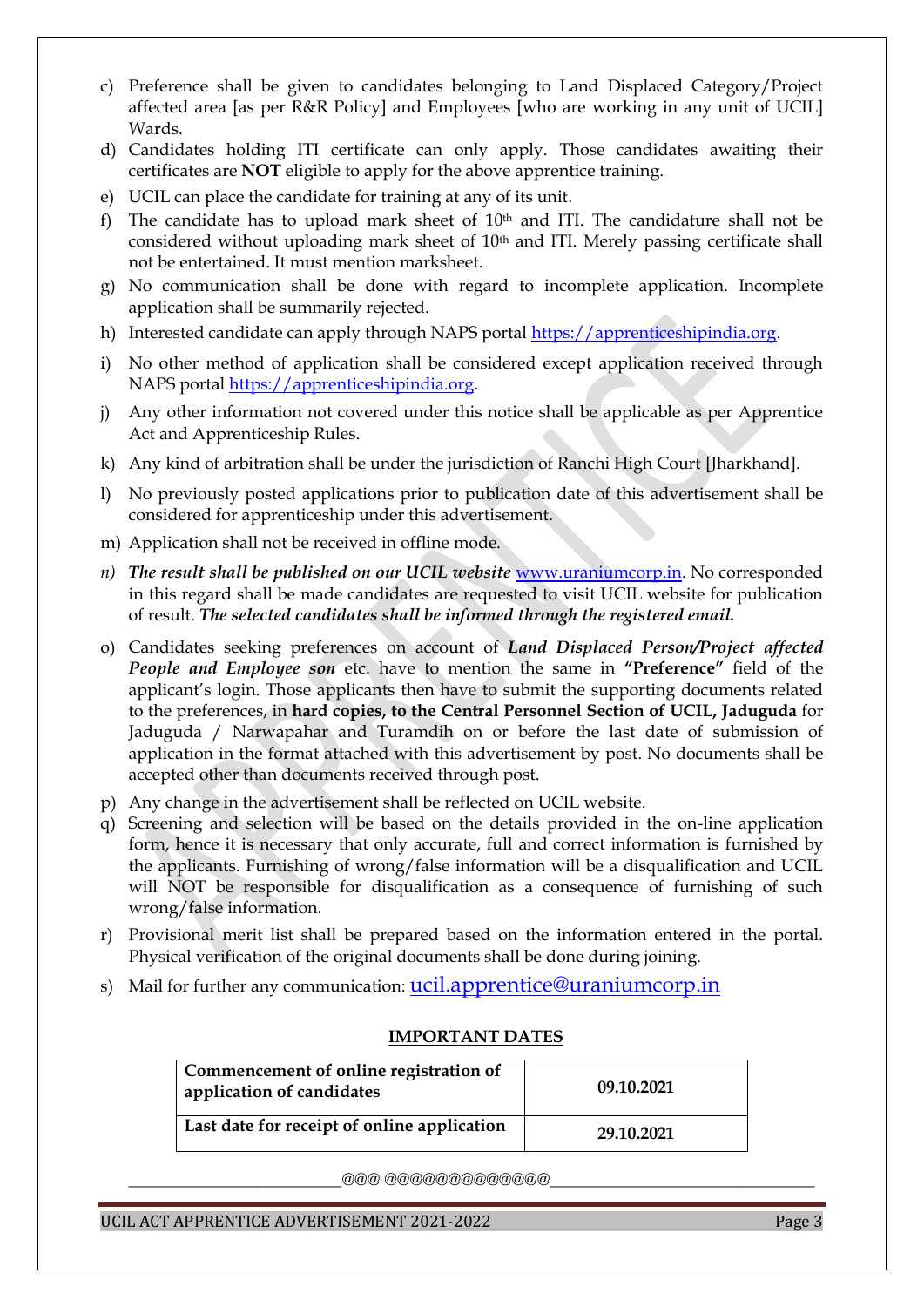#### **WARD CERTIFICATE**

## **URANIUM CORPORATION OF INDIA LIMITED,** PO: JADUGUDA MINES, DIST: EAST SINGHBHUM JHARKHAND – 832 102

DECLARATION BY THE EMPLOYEE WHOSE WARD IS APPLYING FOR APPRENTICESHIP TRAINING IN UCIL

Name & address of the Employee :

Designation :

Unit/Area :

Emp. No. :

Relationship with the student/ward :

Name of the student/ward :

Date of Birth of student :

Name of the Institute/College studying :

Name of the Course :

Duration of Training required :

Telephone/Mobile No. :

#### **DECLATRATION**

I hereby declare that the information furnished above are true to the best of my knowledge and belief. I shall also be held responsible under CDA Rule/Standing Order of the Company in case of any wrong information given above.

| Place:           |                                                                                |
|------------------|--------------------------------------------------------------------------------|
| Date:            | (Signature of the Employee)                                                    |
| For office use : |                                                                                |
| Place:           | (Signature with seal of the Controlling/Personnel)                             |
| Date:            | Office after due verification from service sheet)                              |
| Please enclose : | 1. Self Attested copy of Identity card issued by the Institute to the student. |
|                  | 2. Self Attested copy of Identity card issued to the employee.                 |

#### UCIL ACT APPRENTICE ADVERTISEMENT 2021-2022 Page 4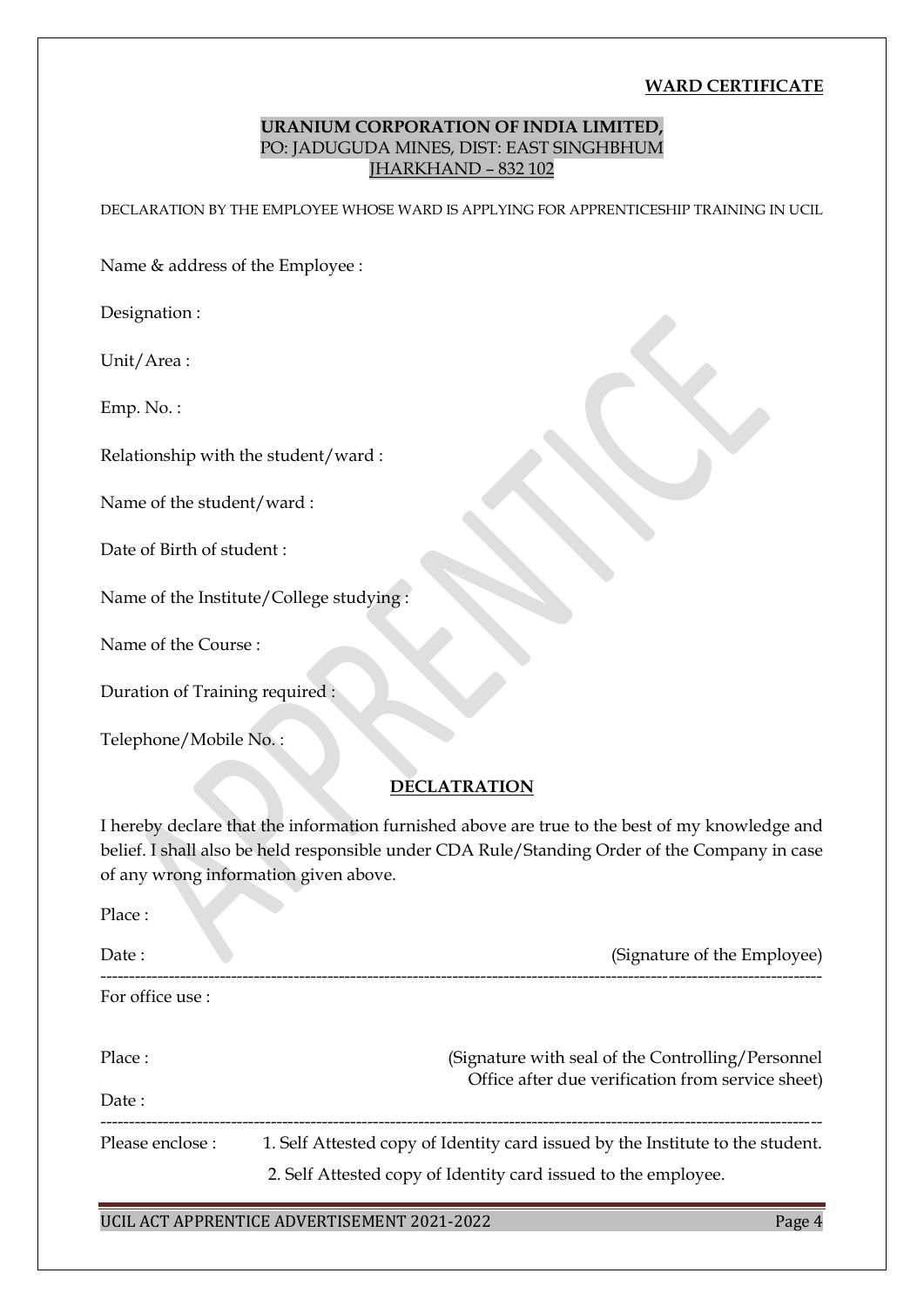#### **CERTIFICATE OF PAP (PROJECT AFFECTED PEOPLE)**

This is to certify that the above application belongs to PAPs within command areas of …………………………………………………………………….Area, UCIL.

(Signature with seal of the Personnel (Signature with seal of the Officer of concerned unit) HODs of concerned unit)

Declaration by the Student/Parent/Guardian

I/we hereby declare that the information furnished on this Application Form is correct to the best of my knowledge and belief. I understand that if any wrong information is detected in future the facility provided by UCIL will be terminated forthwith. I have attached the attested copy of following documents to this application:-

- 1) Residential Proof
- 2) Aadhaar card

 (Signature of Student) (Signature of Parent/Guardian) Name and address Name and address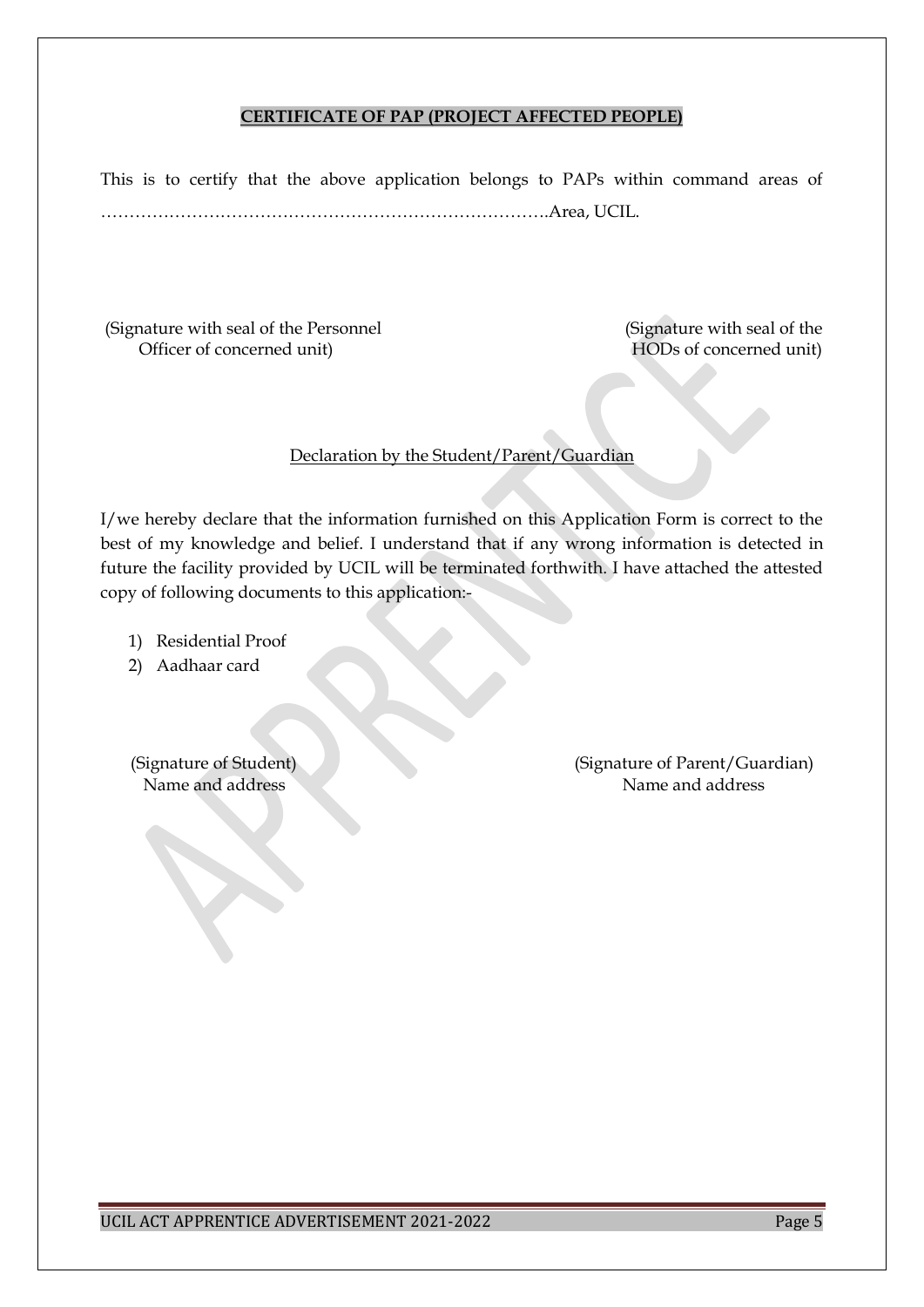#### **CERTIFICATE OF LDP (LAND DISPLACED PERSON)**

This is to certify that the above application belongs to LDPs within command areas of …………………………………………………………………….Area, UCIL.

(Signature with seal of the Personnel (Signature with seal of the Officer of concerned unit) HODs of concerned unit)

### Declaration by the Student/Parent/Guardian

I/we hereby declare that the information furnished on this Application Form is correct to the best of my knowledge and belief. I understand that if any wrong information is detected in future the facility provided by UCIL will be terminated forthwith. I have attached the attested copy of following documents to this application:-

- 1) Kursinama certified by Gram Pradhan
- 2) Award/Certificate No

(Signature of Student) (Signature of Parent/Guardian) (Signature of Parent/Guardian) Name and address Name and address